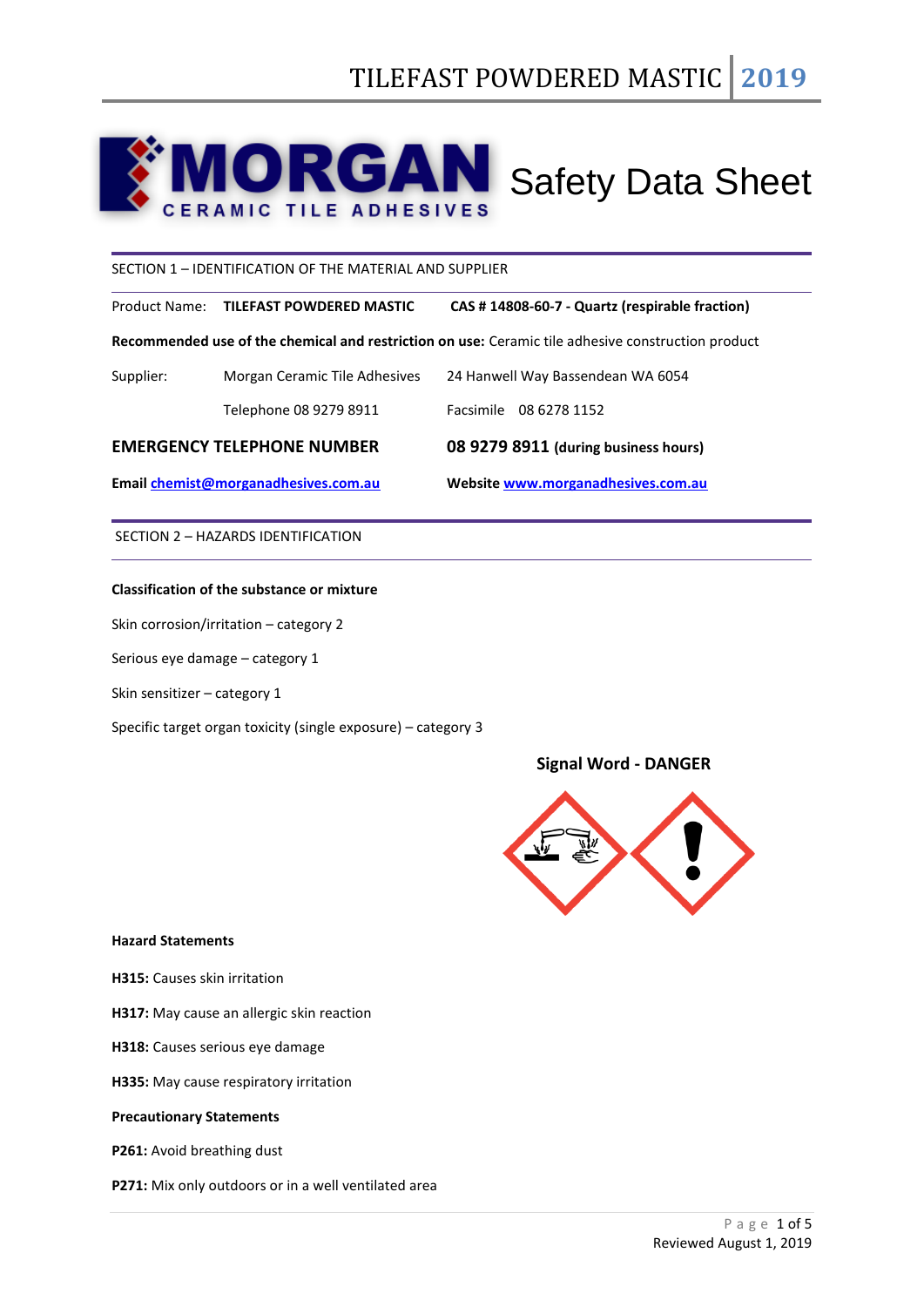**P280:** Wear protective gloves/protective clothing/eye protection/face protection

**P302+P352: IF ON SKIN**: Wash with plenty of soap and water

**P304+P340: IF INHALED:** Remove victim to fresh air and keep at rest in a position comfortable for breathing

**P305+P351+P338: IF IN EYES:** Rinse cautiously with water for several minutes. Remove contact lenses if present and easy to do. Continue rinsing

**P310:** Immediately call a POISON CENTRE or doctor/physician

**P312:** Call a POISON CENTRE or doctor/physician if you feel unwell

**P333+P313:** If skin irritation or rash occurs: Get medical attention

**P362:** Take off contaminated clothing and wash before reuse

**P403+P223:** Store in a well ventilated place. Keep container tightly closed

**P405:** Store locked up

**P501:** Dispose of contents/container in accordance with local regulations

## **HAZARDOUS CHEMICAL. NON DANGEROUS GOODS. NOT A SCHEDULED POISON**

### SECTION 3 – COMPOSITION/INFORMATION ON INGREDIENTS

| Chemical                            | Cas#       | %w/w      |
|-------------------------------------|------------|-----------|
| <b>Quartz (respirable fraction)</b> | 14808-60-7 | < 10      |
| <b>Cement</b>                       | 65997-15-1 | $10 - 30$ |
| <b>NON HAZARDOUS Chemicals</b>      |            | to 100    |
|                                     |            |           |

SECTION 4 – FIRST AID MEASURES

Ingestion: Do not induce vomiting. Rinse the mouth with water. Give fruit juice or water to drink. Seek immediate medical assistance.

Eye Contact: Hold the eyelids open and irrigate the eyes with copious amounts of water for at least fifteen minutes. Seek immediate medical assistance.

Skin Contact: Remove the contaminated clothing. Rinse the exposed areas thoroughly with water. Clean the contaminated clothing before re-using.

Inhaled: Move the person to a source of fresh air. Seek medical advice if symptoms such as coughing persist.

SECTION 5 – FIRE FIGHTING MEASURES

## **HAZCHEM CODE: NONE ALLOCATED**

This product is not combustible. Decomposition of this product will result in the generation of toxic oxides of carbon. Flames on or in the vicinity of this product can be extinguished using conventional fire fighting agents and procedures.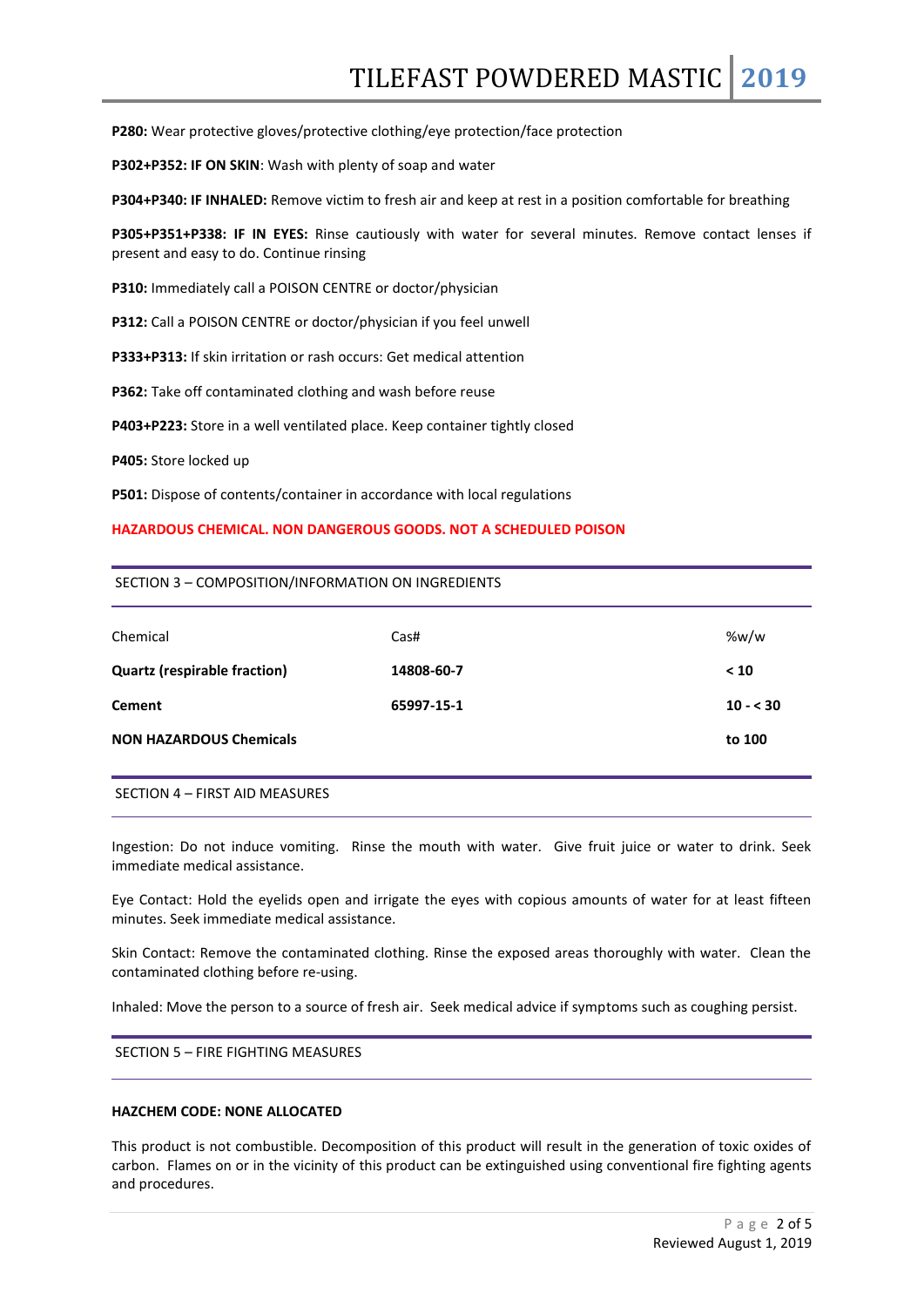### SECTION 6 – ACCIDENTAL RELEASE MEASURES

Avoid dust formation. For large spills, wear PVC gloves, dust goggles, overalls and a disposable Class P1 respirator (AS1715-1991). Do not allow the product to enter drains or surface water. Remove dry using conventional tools.

# SECTION 7 – HANDLING AND STORAGE

Store cool and dry. During storage and transport keep the product away from water based products and corrosive substances.

### SECTION 8 – EXPOSURE CONTROLS/PERSONAL PROTECTION

Exposure Standards: An exposure standard for this product has not been allocated. The use of this product can lead to the generation of respirable dust. Morgan therefore advises that the time weighted average (TWA) airborne concentration of the product should not exceed 0.1mg per cubic metre of contaminated air.

Engineering Controls: Morgan advises that the product should be carefully mixed into the recommended volume of water in a large bucket and in a well ventilated area so as to minimise the tiler's exposure to respirable dust.

Personal Protective Equipment: Always handle and use this product with common sense and good industrial hygiene practices. Tilers should avoid all unnecessary skin contact with this product. Chronic health effects can be avoided by the use of a barrier cream.

### SECTION 9 – PHYSICAL AND CHEMICAL PROPERTIES

| Appearance:           | Off White powder      | Solubility:              | Slightly soluble |
|-----------------------|-----------------------|--------------------------|------------------|
| Odour:                | Similar to cement     | Specific gravity:        | >1               |
| Vapour Pressure:      | Not relevant          | Vapour Density:          | Not relevant     |
| <b>Melting Point:</b> | >1200 degrees Celsius | <b>Boiling Point:</b>    | Not available    |
| Flammability:         | Not combustible       | <b>Explosion Limits:</b> | Not relevant     |
| pH:                   | 12 (1% solution)      | Ignition Temperature:    | Not relevant     |
|                       |                       |                          |                  |

### SECTION 10 – STABILITY AND REACTIVITY

| Chemical stability:               | Stable when stored in a dry and cool environment. |
|-----------------------------------|---------------------------------------------------|
| Conditions to avoid:              | Moist and warm storage environment.               |
| Incompatible materials:           | Avoid exposing product to acids.                  |
| Hazardous decomposition products: | Product will release oxides of carbon.            |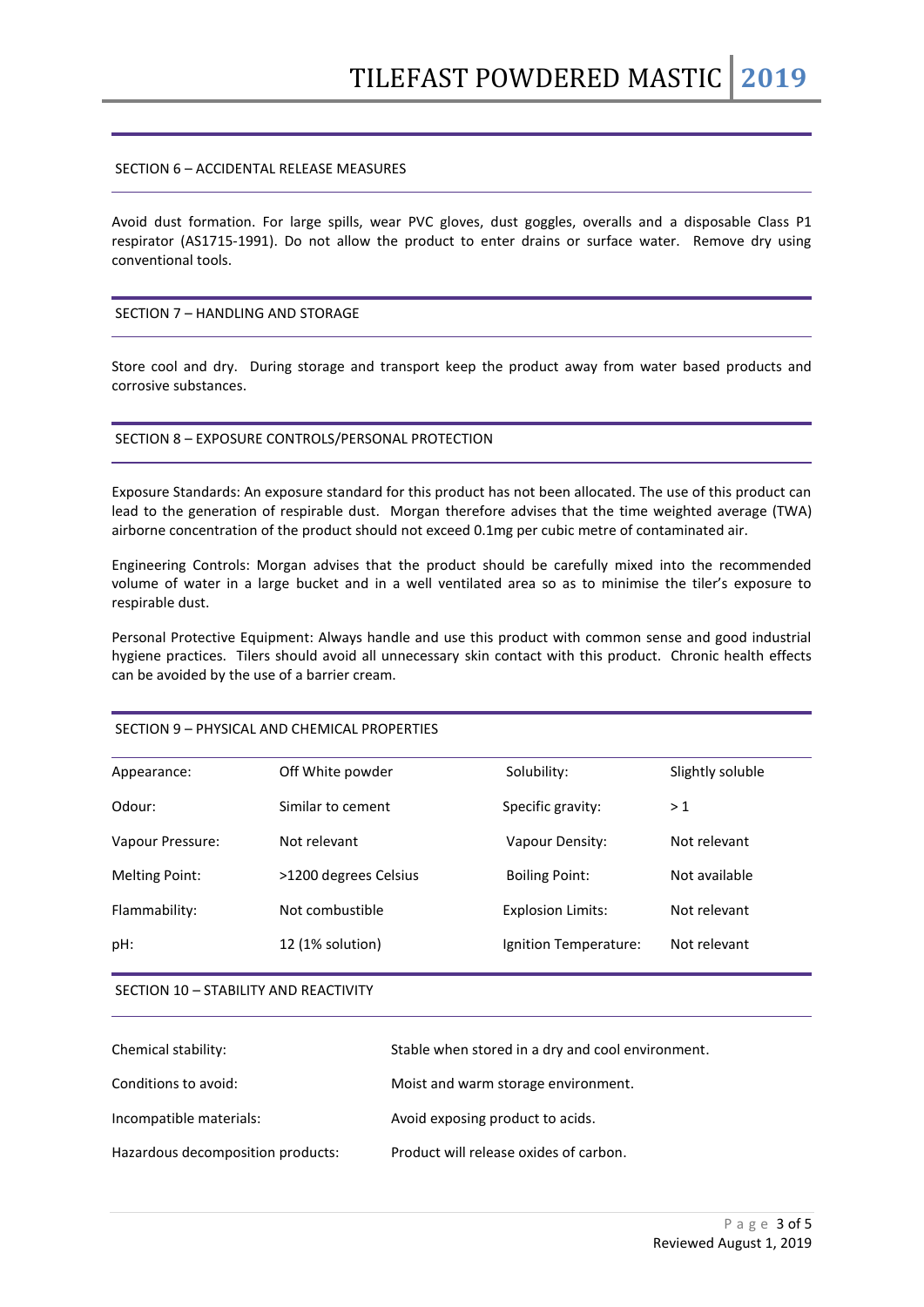Hazardous reactions: Product will react with acids.

### SECTION 11- TOXICOLOGICAL INFORMATION

Adverse health effects due to the use of this product are not expected if the product is handled in accordance with this Safety Data Sheet and the products label. Symptoms that may arise if the product is mishandled are:

Ingestion: This product may cause mild burns to the mouth, throat and digestive tract.

Eye contact: This product may cause an inflammation of the eye.

Skin contact: This product may dry out the skin and cause mild alkali burns.

Inhaled: This product may cause an inflammation of the respiratory system.

Chronic health effects: In most individuals this product will cause a mild inflammation of the skin or dermatitis.

# SECTION 12 – ECOLOGICAL INFORMATION

This product can cause a pH shock to aquatic environments. Ensure appropriate measures are taken to prevent this product from entering the environment.

# SECTION 13 – DISPOSAL CONSIDERATIONS

This product can be treated as a common waste and can be cleaned up with a broom and shovel. Spills should be repacked into plastic lined buckets or into sealable plastic buckets. Before disposing please consult the chemical disposal regulations of the relevant Commonwealth, State, Territory or local government departments.

# SECTION 14 – TRANSPORT INFORMATION

# **NOT CLASSIFIED AS A DANGEROUS GOOD BY THE CRITERIA OF THE ADG CODE**

| UN Number:             | None allocated | Hazchem Code:    | None allocated |
|------------------------|----------------|------------------|----------------|
| Correct Shipping Name: | None allocated | Packaging Group: | None allocated |
| Dangerous Goods Class: | None allocated | EPG:             | None allocated |
| Subsidiary Risk:       | None allocated |                  |                |
|                        |                |                  |                |

### SECTION 15 – REGULATORY INFORMATION

| Poisons Schedule: | A poisons schedule number has not been allocated to this product using the criteria<br>in the standard for the Uniform Scheduling of Drugs and Poisons (SUSDP). |
|-------------------|-----------------------------------------------------------------------------------------------------------------------------------------------------------------|
| AICS:             | The ingredients of this product are listed on the Australian Inventory of Chemical<br>Substances (AICS).                                                        |